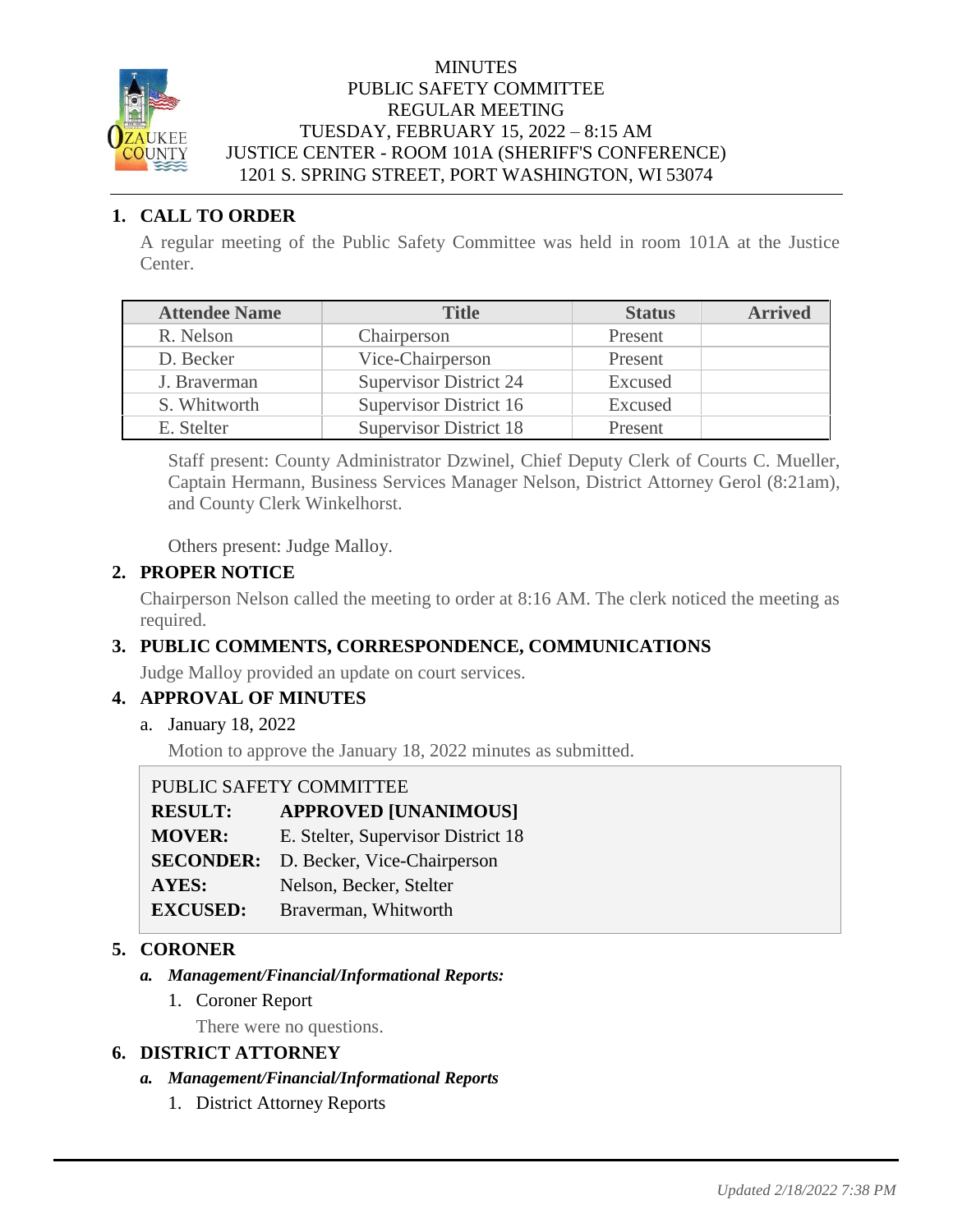Mr. Gerol reported on staffing, the effect the COVID-19 pandemic has had on trials conducted, the backlog and court calendar, and continued technology challenges.

# **7. CLERK OF COURTS**

## *a. Management/Financial/Informational Reports:*

## 1. Clerk of Court Financial Report

Ms. Mueller reported on financials, jury deliberation room remodel and staffing.

8:21 AM District Attorney Gerol joined the meeting.

Chairperson Nelson reverted to the District Attorney reports.

### **8. ACTION ITEMS:**

### a. Recommendation of Public Safety Project Submittals to Executive Committee

Mr. Dzwinel briefly reviewed the projects and staff recommendations. The Outdoor Range Improvements should be considered if additional funding becomes available.

Discussion on the outdoor range and the camera project.

Motion to support the staff recommendations prioritizing the Jail Division Camera Project and then the Jail Control Uninterrupted Power Supply. The recommendations will move forward to the Executive Committee for further action.

## PUBLIC SAFETY COMMITTEE

| <b>RESULT:</b>  | <b>APPROVED AND FORWARDED [UNANIMOUS]</b><br>2/28/2022 3:00 PM | Next: |
|-----------------|----------------------------------------------------------------|-------|
| <b>MOVER:</b>   | E. Stelter, Supervisor District 18                             |       |
|                 | <b>SECONDER:</b> D. Becker, Vice-Chairperson                   |       |
| <b>AYES:</b>    | Nelson, Becker, Stelter                                        |       |
| <b>EXCUSED:</b> | Braverman, Whitworth                                           |       |

### **9. SHERIFF'S DEPARTMENT**

### *a. Action Items:*

1. Certification of Hiring List for Deputy Sheriff - Jail Division

Motion to approve the certified hiring list for Deputy Sheriff- Jail Division as presented.

| PUBLIC SAFETY COMMITTEE |                                    |  |
|-------------------------|------------------------------------|--|
| <b>RESULT:</b>          | <b>APPROVED [UNANIMOUS]</b>        |  |
| <b>MOVER:</b>           | D. Becker, Vice-Chairperson        |  |
| <b>SECONDER:</b>        | E. Stelter, Supervisor District 18 |  |
| AYES:                   | Nelson, Becker, Stelter            |  |
| <b>EXCUSED:</b>         | Braverman, Whitworth               |  |

# 2. Resolution: Amending Chapter 3.01 (17) of the Ozaukee County Policy and Procedure Manual - Sheriff's Office Personnel Changes

Motion to approve the resolution amending Chapter 3.01 of the Ozaukee County